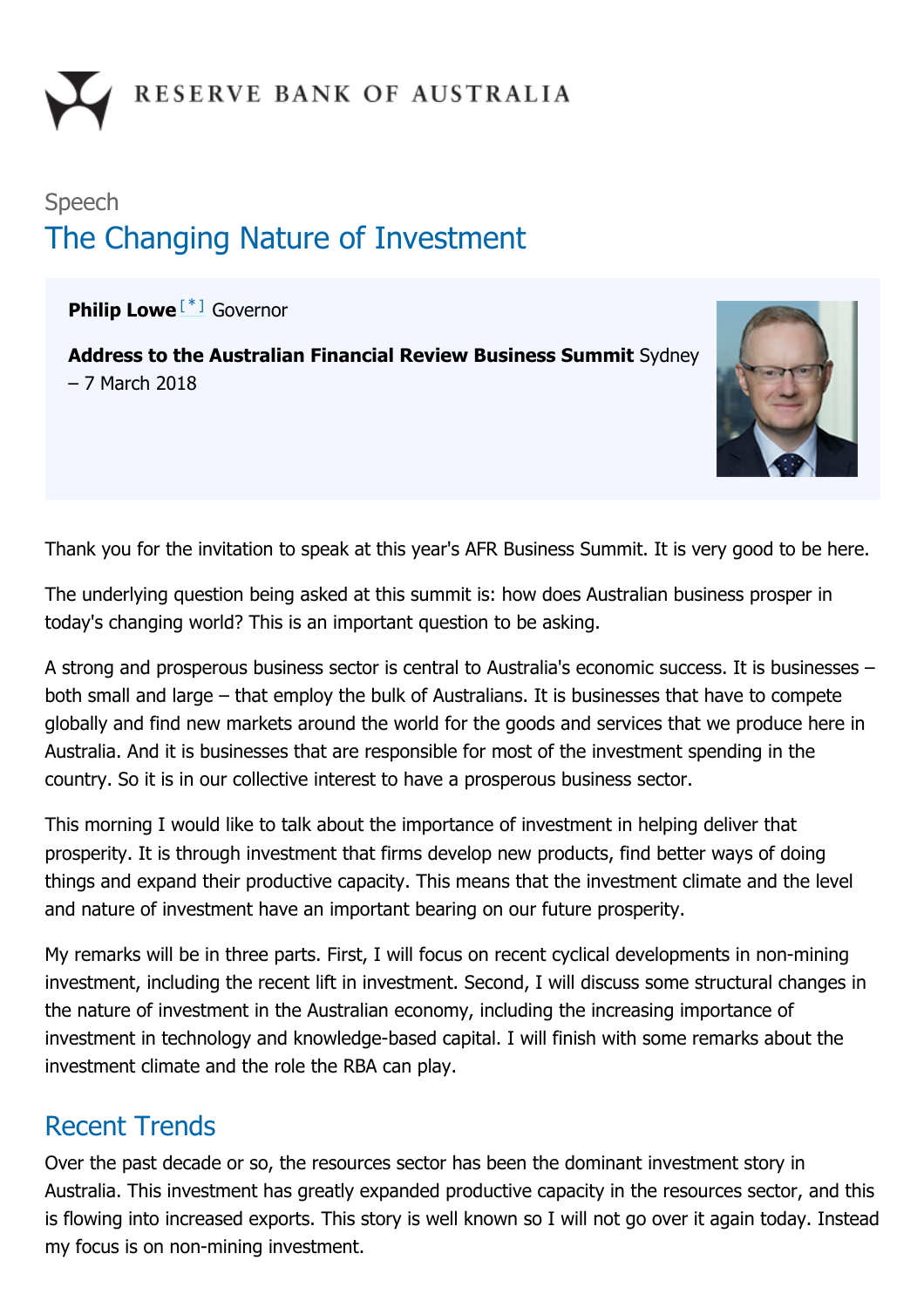During the mining investment boom it was understandable that investment in the rest of the economy was subdued. But as the boom unwound, the pick-up in non-mining business investment was slow to come. For a few years, a common theme in commentary from the RBA was that nonmining investment was weaker than we had been expecting. Indeed, for six or seven years the level of non-mining investment did not change very much (Graph 1). During this period, the RBA highlighted high hurdle rates of return and a lack of animal spirits. And the businesses we spoke with cited numerous uncertainties: uncertainty about the global economy, technology, politics and the level of household debt, among other things. For many firms, these uncertainties were a reason to delay investment spending; to wait for more clarity before proceeding.



Over the past year the picture has begun to change. While we don't get the final investment figures for 2017 until later this morning, we estimate that over the past year, non-mining business investment increased by around 9 per cent. This is stronger than we were expecting a year ago and would be the largest increase since the onset of the global financial crisis. We expect to see further growth over this year. While businesses still face some significant uncertainties, including the future strength of consumer spending in a world of low real income growth and high household debt, the picture is a better one than it has been for some time.

The pick-up in investment reflects a combination of factors. One is the stronger global economy, which has boosted demand and reduced some of the uncertainties that businesses face. Another is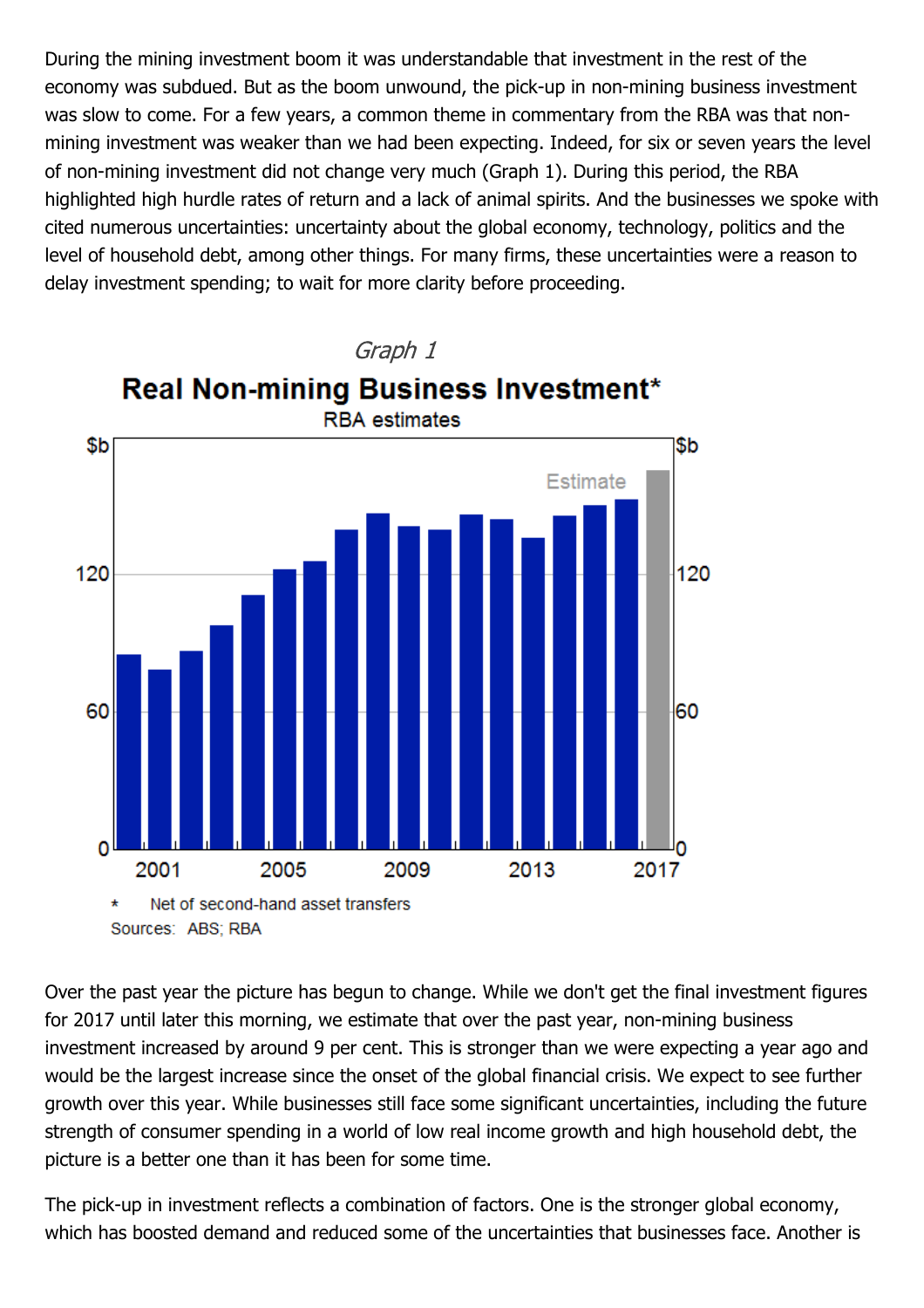the continuation of accommodative monetary policy in Australia; borrowing costs here remain low and finance is available. The ongoing growth in Australia's population has also played some role. Since 2008, Australia's population has increased by 3½ million people, or 16 per cent. This growth, combined with low levels of investment, has started to put pressure on capacity utilisation (Graph 2). It is also relevant that businesses are reporting stronger business conditions than at any time since before the financial crisis.



<span id="page-2-0"></span>Another important part of the investment story recently is strong growth in investment in public infrastructure (Graph 3). The pick-up has been particularly noticeable in spending on transport infrastructure in the eastern states and the pipeline of work to be completed is large. The extra investment is directly creating demand in the economy today and adding to tomorrow's productive capacity. The Bank's analysis is that there are positive spillovers to the rest of the economy from the spending on public infrastructure, especially given that we still have some spare capacity.  $\left[\begin{smallmatrix} 1 & 1 \end{smallmatrix}\right]$  In our business liaison, a number of firms report that they are investing more to meet the extra demand from infrastructure projects. So it is a positive story.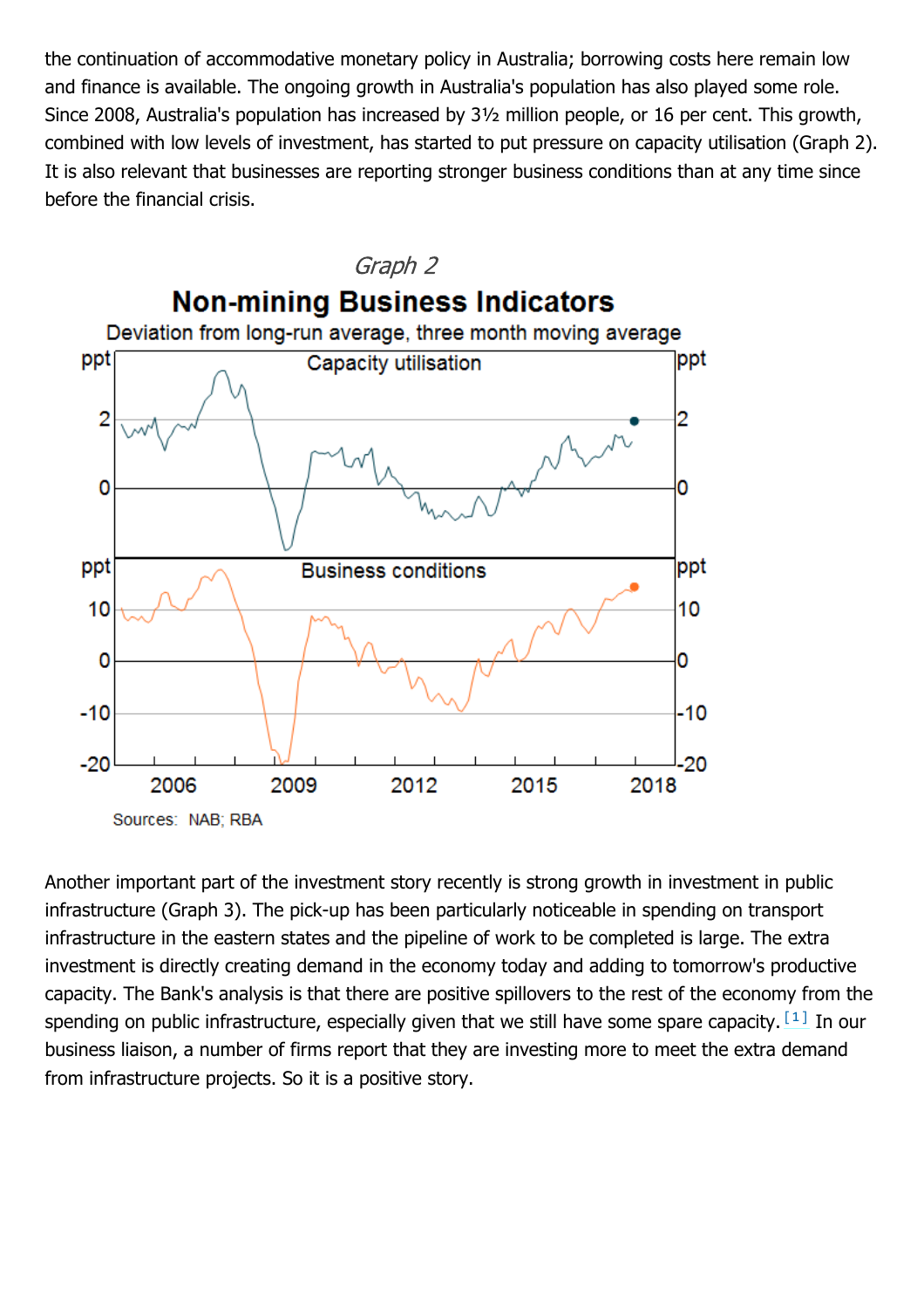

### Changing Nature of Investment

I would now like to take a more structural perspective and highlight two changes in the structure and nature of investment. The first is the increasingly important role played by investment in information technology. And the second is a change in the industries in which investment is occurring.

Over recent times, one of the central themes in the RBA's discussions with businesses has been the much greater use of information technology to increase productivity. Among other things, we hear about the possibilities and the challenges of data analytics, machine learning, artificial intelligence, the better use of sensors to control production and the automation of processes and production methods.

A similar picture emerges from a survey undertaken by Ai Group last year, where CEOs were asked about their main investment priority for the year ahead. At the top of the list were investment in technology and the staff training that is needed to support that investment (Graph 4). Next on the list was investment in research and development (R&D). Further down the list was investment in physical assets. If we look back at previous surveys, it's clear that this focus on investing in technology has increased over time.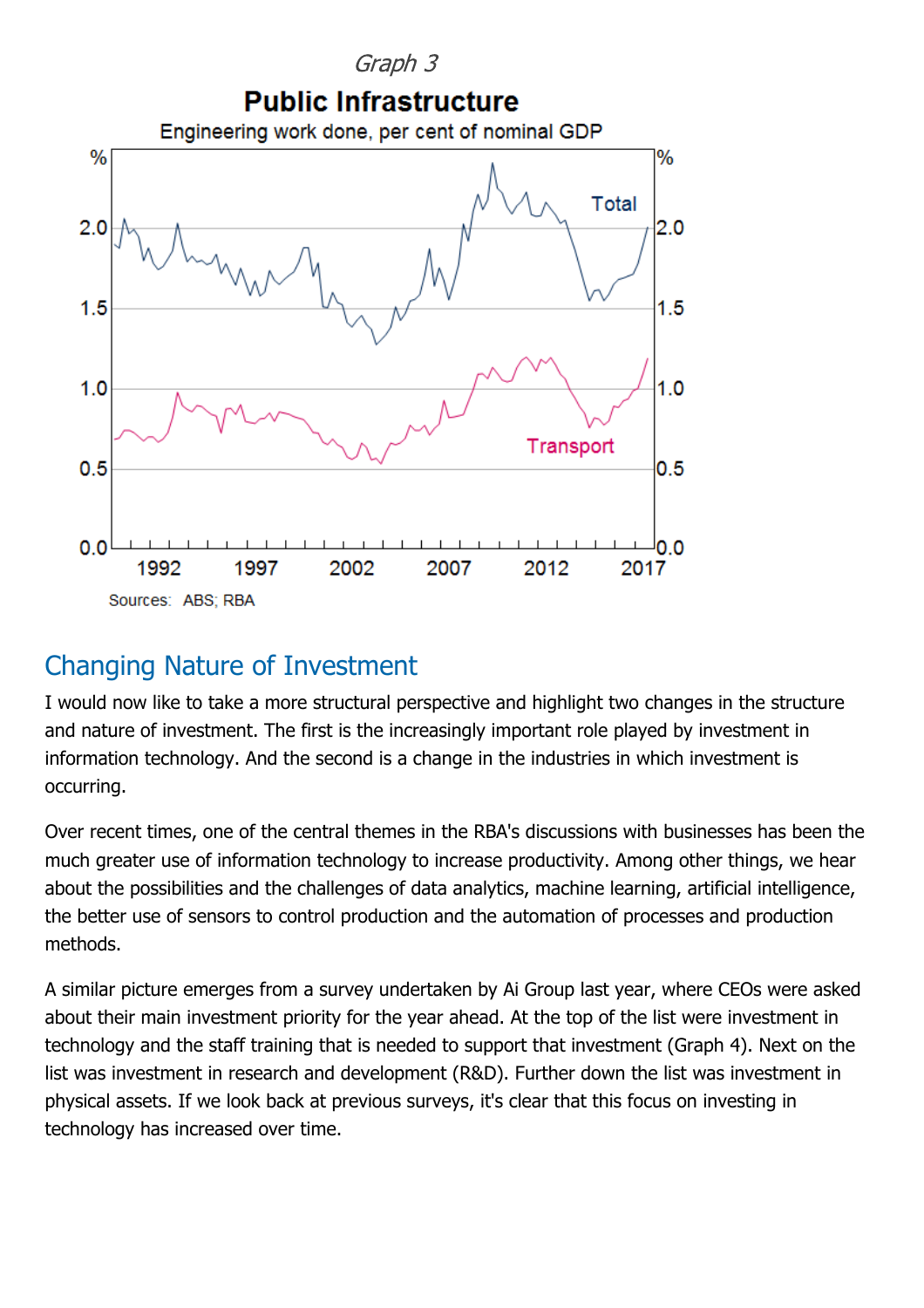

Al Group (unpublished) Source:

This is not to underplay the importance of investment in physical assets. This remains critical. We need places to work, live, shop and play, and investment in buildings & structures and machinery & equipment remains central to this. But increasingly, investment decisions in these areas are also often just as much about technology as they are about other things. In every industry  $-$  in manufacturing, mining, agriculture, the health sector and business services – businesses are having to make investments in information technology to remain competitive. This is changing the way we think about investment.

<span id="page-4-0"></span>Tracking this shift in investment for the economy as a whole is complicated by some limitations in the available data. The ABS does, however, publish separate figures for investment in buildings & structures, machinery & equipment and intellectual property (Graph 5).  $[2]$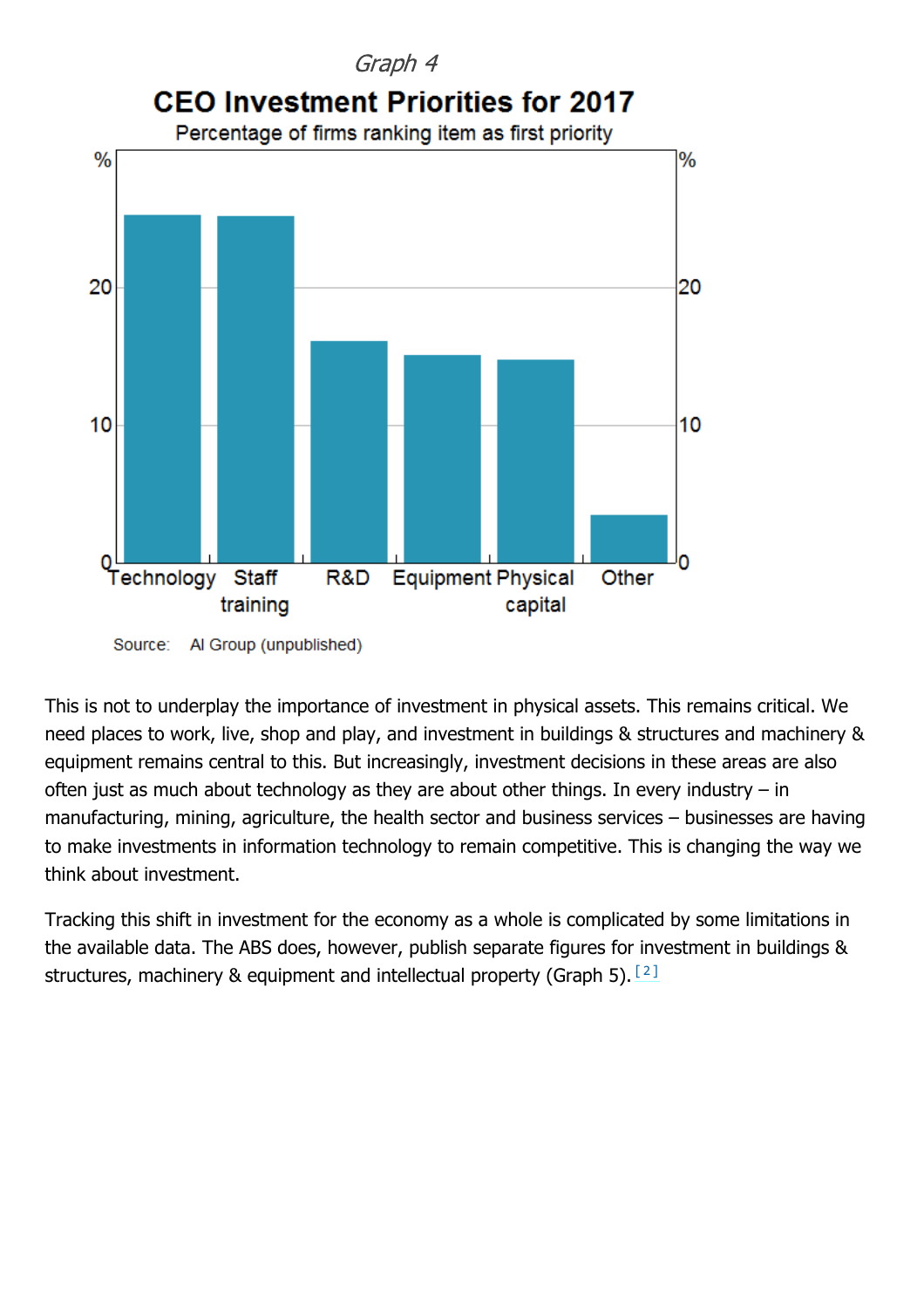

These data show that over the past couple of decades, investment in intellectual property has grown noticeably faster and more consistently than investment in buildings & structures and machinery & equipment. This is particularly so since 2009/10. Over this period, the weakness in overall nonmining investment is explained by there being almost no growth in investment in tangible assets. In contrast, investment in intellectual property has grown at an average rate of 5 per cent.

Following this sustained period of strong growth in investment in intellectual property, this component now accounts for around 20 per cent of total non-mining investment, in nominal terms. By way of comparison, this share was just 3 per cent in the early 1980s (Graph 6). Conversely, the share of investment spending on machinery & equipment has declined over time. This is partly, but not wholly, explained by the steady decline in the relative price of machinery & equipment.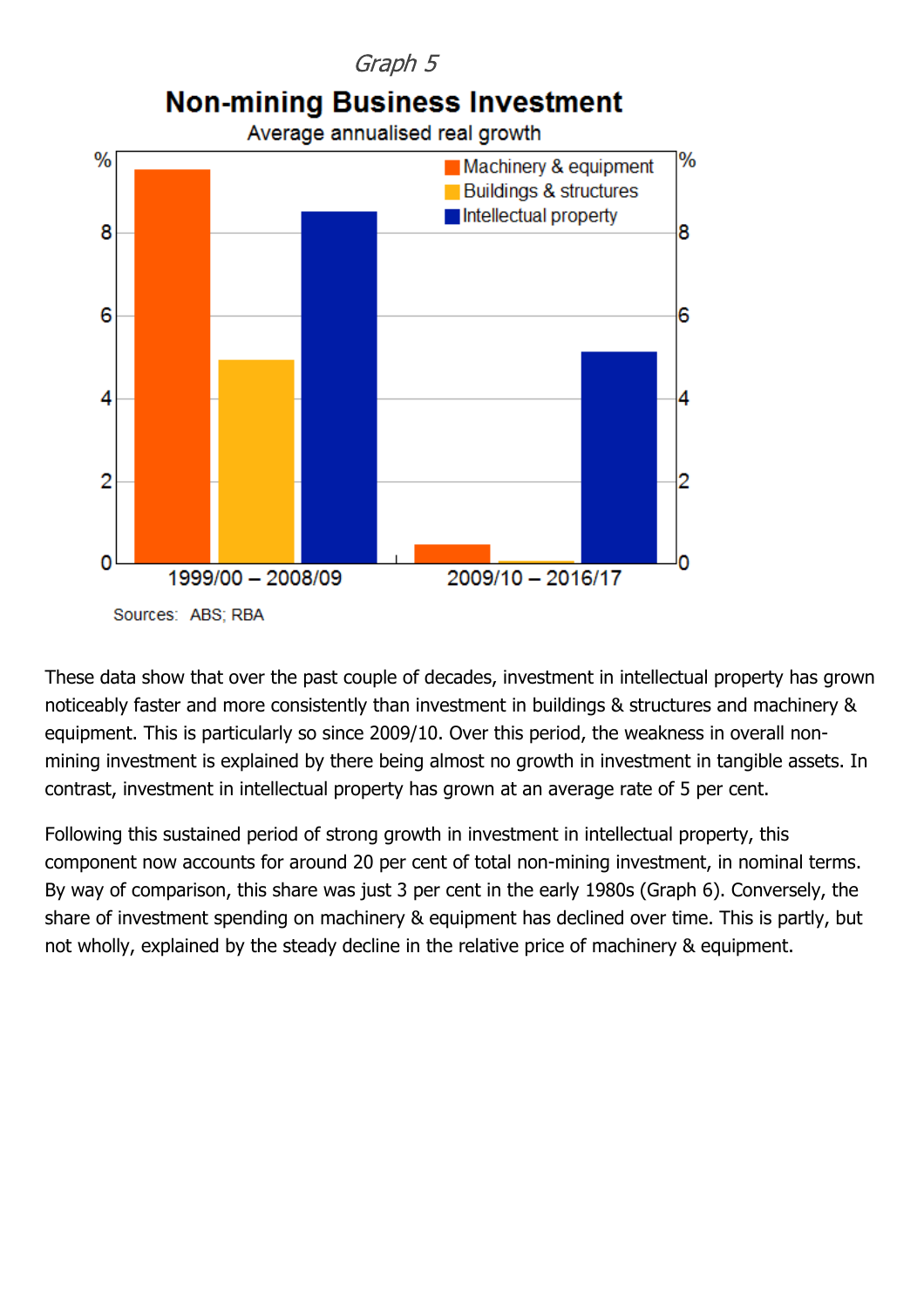

These shifts are significant and are consistent with the rising importance of investment in information technology. Within the broad heading of intellectual property, we can further disaggregate the data into investment in computer software, R&D and artistic originals (Graph 7). Over recent times, the strongest growth has been in investment in software, with investment in this area doubling over the past seven years. The picture for R&D is a little different; investment in R&D has not grown for a few years now, but this follows earlier strong growth.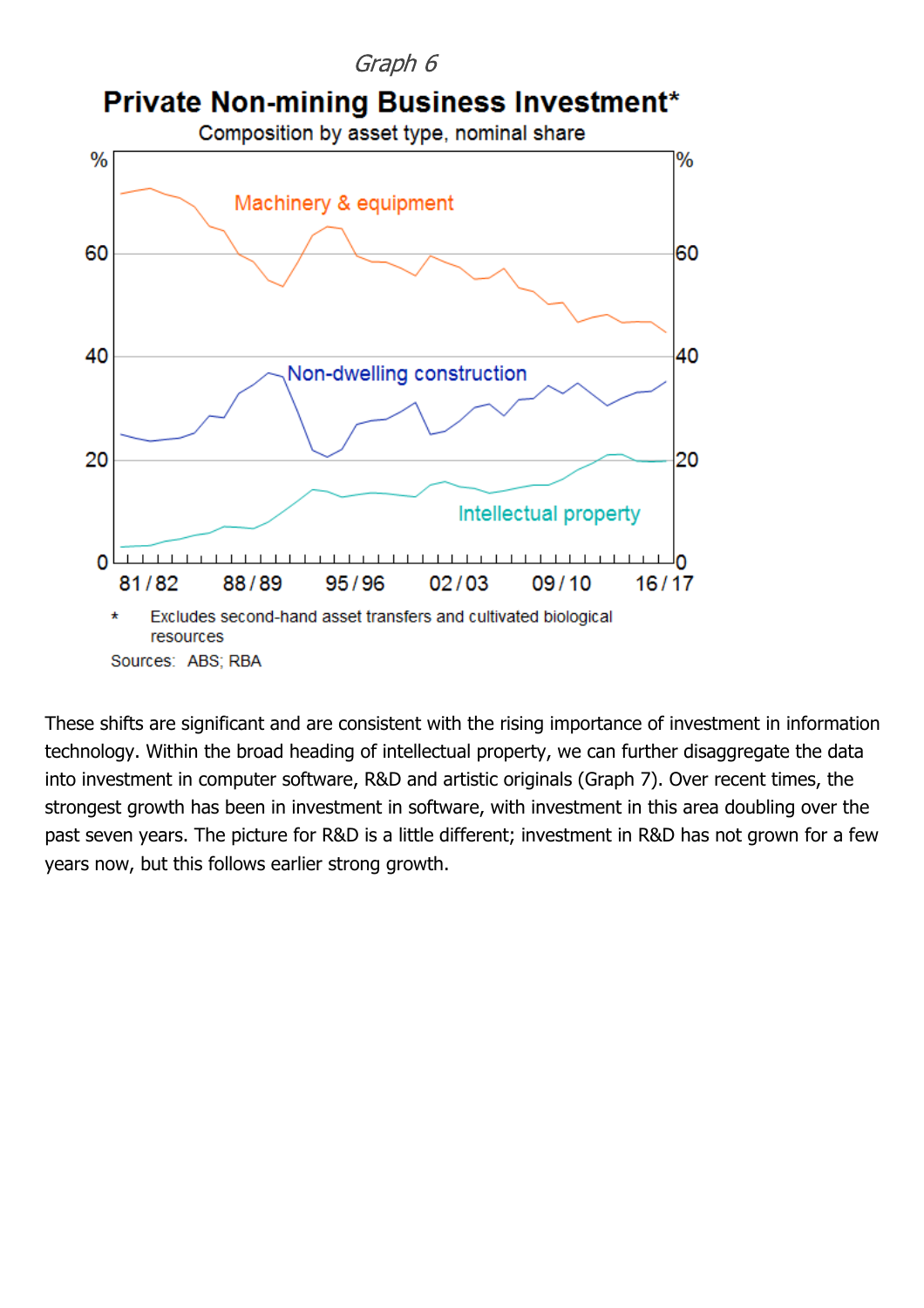#### Graph 7

## **Non-mining Intellectual Property Investment**



The impact of the increased investment in technology is also evident in the figures for output growth by industry. In particular, since the early 1990s, the fastest growing industries in the Australian economy have been information, media & telecommunications and professional, scientific & technical services. Both have grown faster than the mining industry, recording compounded average growth of around 5 per cent per year. The effects are also evident in the labour market, with strong demand for various types of workers in information technology. Indeed, some of the pockets of the Australian labour market in which wage growth has picked up over recent times are in professional, scientific & technical roles.

The second structural change that I want to highlight is a shift in the industries in which investment is taking place.

This shift can be seen in this next graph, which shows the share of non-mining investment accounted for by various industries (Graph 8). In the 1980s, the manufacturing industry accounted for around one quarter of non-mining investment in Australia. At that time, manufacturing required high levels of investment in machinery & equipment, not only to expand capacity, but to offset fairly high rates of depreciation. So investment in the manufacturing industry accounted for a large share of total investment. But since the mid 1990s, manufacturing has accounted for a steadily declining share of non-mining investment. Today, that share stands at just 11 per cent. In contrast, the shares of investment accounted for by information, media & telecommunications and professional, scientific & technical services have increased significantly. Combined, these two industries now account for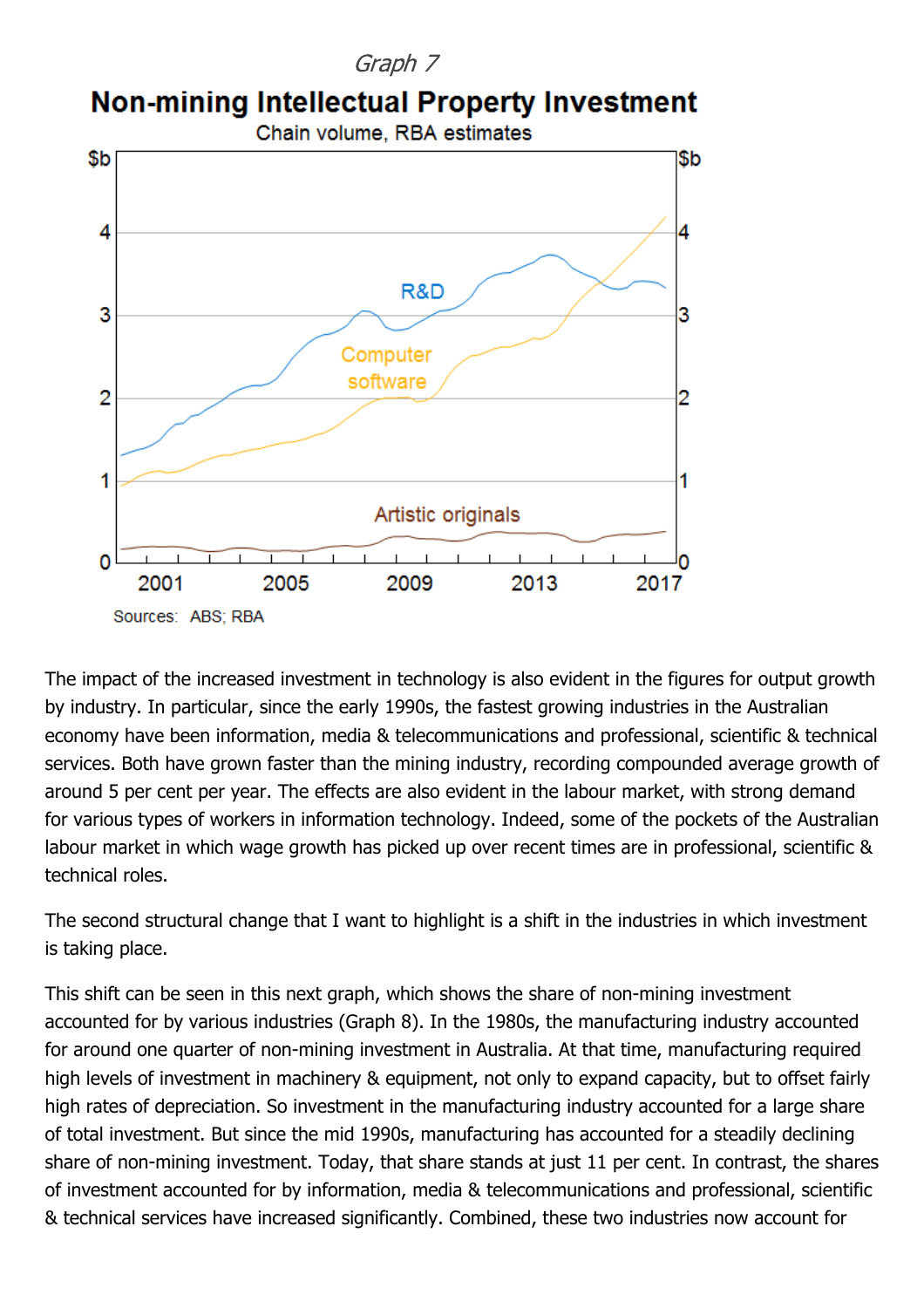about 16 per cent of non-mining investment, up from around 8 per cent in the early 1990s. Investment in health, education and transport has also increased as a share of total investment.



Given these structural changes, one question that sometimes gets asked is: do we need less investment than we used to? This question has also been raised in the context of the subdued levels of non-mining investment over recent years: perhaps we simply don't need to devote the same share of output to investment as we once did?

There isn't a straightforward answer to this question, but our analysis points to a couple of conclusions.

The first is that the increased emphasis on technology and the shift to an increasingly serviceoriented economy explains some – but only some – of the subdued levels of investment spending over recent years. Rather, the bulk of the explanation for low levels of investment lies in what has been going on within individual industries, not shifts across industries. In most industries, the ratio of investment spending to output has been relatively low over recent years (Graph 9).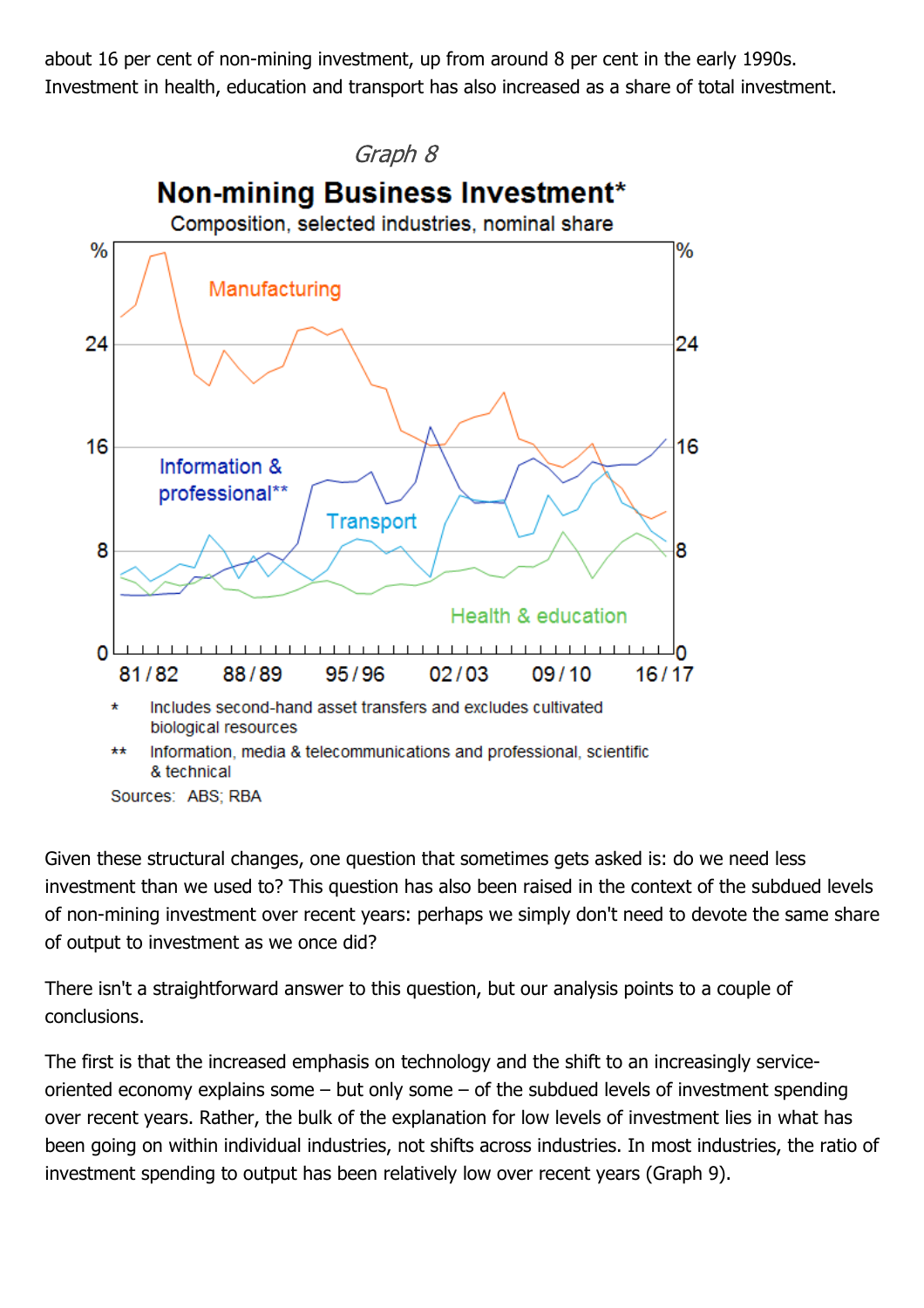

The second conclusion is that, from a longer-term perspective, it is plausible that non-mining investment will account for a lower share of GDP than used to be the case. This largely reflects the decline in manufacturing as a share of the economy and the fact that the ratio of investment to output in the manufacturing industry is higher than in most other industries. While putting precise numbers on the size of any change is difficult, we estimate that this shift away from manufacturing could reduce the steady-state ratio of non-mining business investment to GDP by 1 to 2 percentage points.

It is important, though, to point out that this does not mean the ratio of total investment to GDP will necessarily decline by this amount. This is because of what has happened in the resources sector, where there has been a very large increase in the capital stock. This higher capital stock means more depreciation, and more depreciation requires more investment to maintain the higher capital stock. So it is likely that the amount of investment in the resources sector, as a share of GDP, will be higher than it was before the mining investment boom. We are already seeing some evidence of this, with increased spending on 'sustaining' the capital stock being one of the factors behind the recent improvement in the Western Australian economy.

The main point of all these facts and figures is that the nature of investment in the Australian economy is changing. There is a much greater focus on information technology and a shift to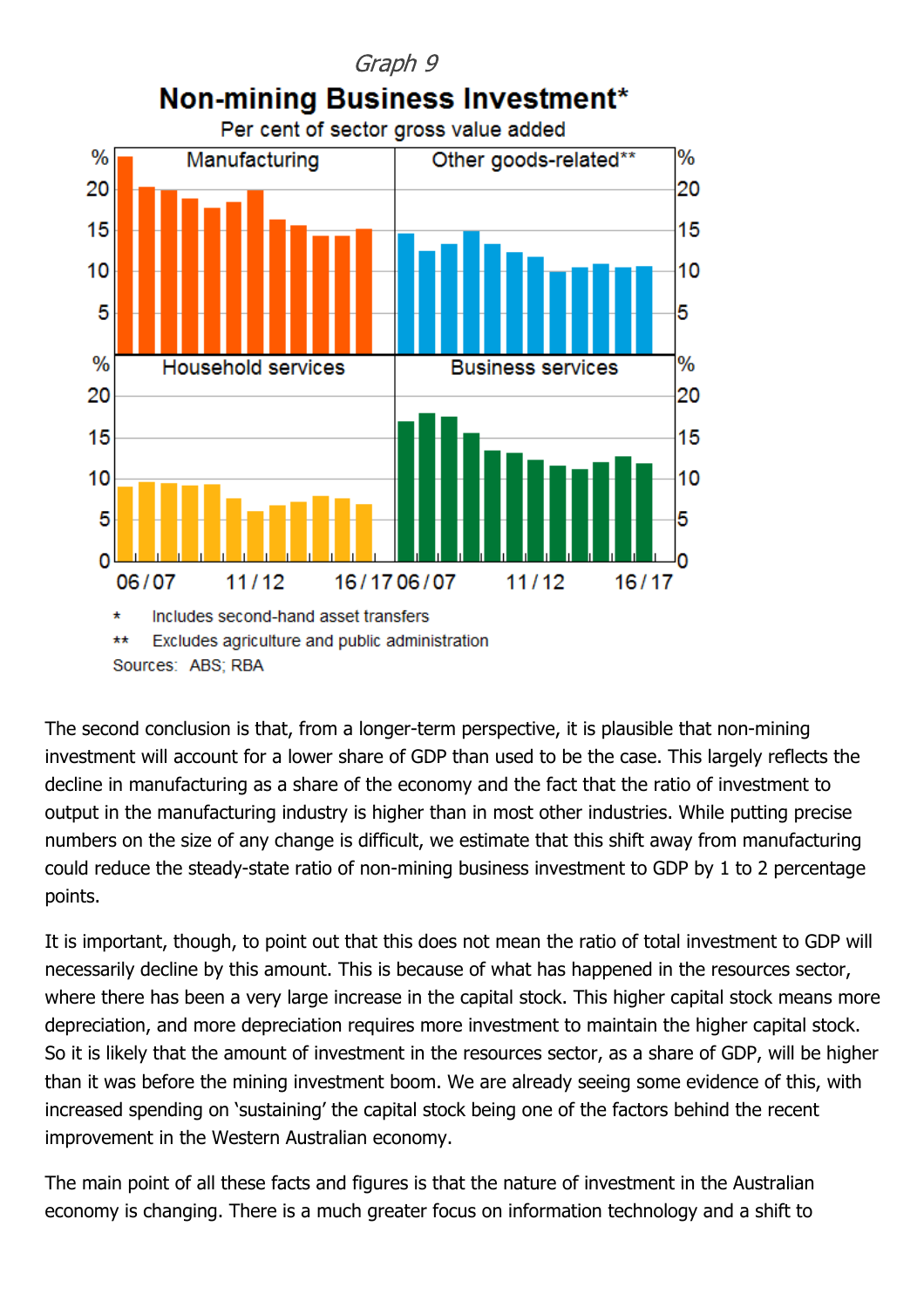investment in the service industries. This has implications for how we think about investment and the measures necessary to create an environment that supports investment in our modern economy.

### The Investment Climate

This brings me to the third issue I raised at the outset: that is the importance of a positive investment climate.

No matter what type of investment a firm is considering, the environment in which the decision is being made has a major bearing on the decision to invest or not.

Australia's long record of economic and financial stability is a positive from this perspective. So, too, are our strong legal system and our well-established institutions. To this list I could add the opportunities offered by our links to the fastest-growing part of the global economy and our skilled, diverse and flexible workforce. All these things make Australia an attractive place to invest.

But we can't rest on these advantages. It is a competitive world out there and the nature of comparative advantage is changing. Once upon a time, comparative advantage came largely from a country's endowments or resources. Indeed, in our own case, the big waves of investment in Australia have been to capitalise on our natural endowments. These resources have made us wealthy and they are central to our continued prosperity. But in today's world, comparative advantage is just as likely to be built, as it is to come from endowments. It is likely to be built through innovation, creativity and ingenuity. And it is likely to be built through investing in information technology and the skills of our labour force.

Creating a positive environment that encourages this investment is a joint responsibility of government and private business. The government certainly has an important role to play, but so does business. A business culture that highly values innovation and competition and that is not afraid of taking risk will surely help in creating this positive environment.

There are no simple answers here. But a recent report by Innovation and Science Australia provides some guideposts. The report's subtitle is 'A plan for Australia to thrive in the global innovation race'. It is worth a read. The report rightly focuses on the importance of education and the accumulation of human capital. Our ability to innovate rests on the skills of our workforce, so investing in these skills is central to building a positive investment climate. The report also discusses the way we go about research and development and how we can support innovative firms. It also discusses the importance of culture and ambition.

Over recent times there has also been quite a lot of discussion about the effect of tax on the investment climate and international competitiveness. This is an important discussion to have as Australia does need to remain an attractive place for global capital to invest. As we have this discussion, it is also important that we keep focused on the other issues I just touched on, as these areas play an important role in building durable comparative advantage and prosperity.

I would like to finish with a few words about the role of the RBA in contributing to a positive investment climate.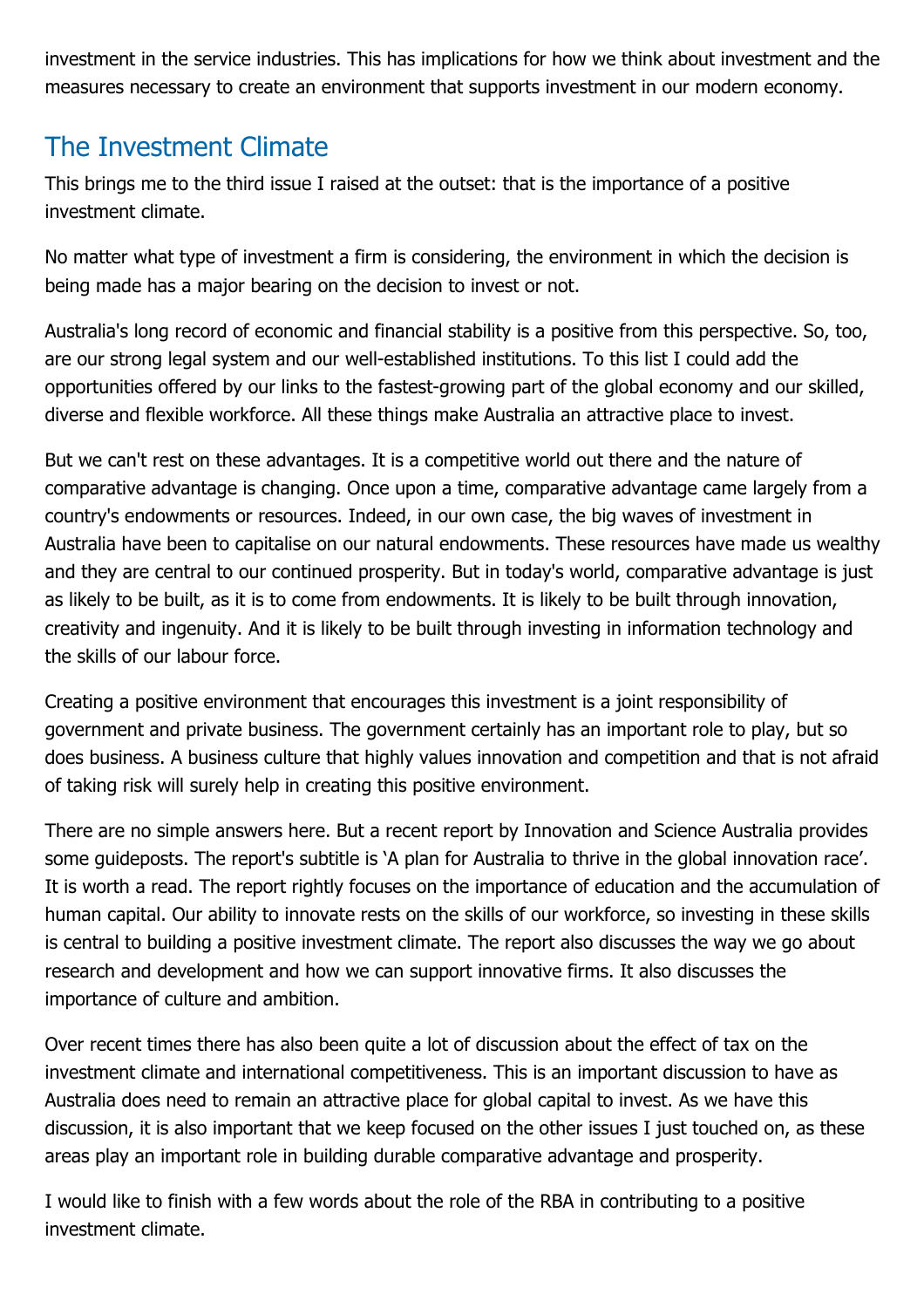We obviously have no role in influencing the structural considerations that I just spoke about. We do, though, have an influence on the overall environment within which business investment decisions are made.

At the highest level we seek to be a source of stability and confidence. Having strong credible institutions in the country helps provide the community with a degree of confidence. We seek to build and maintain this credibility through developing a reputation for being a central bank that is transparent, independent, pragmatic and analytical.

Beyond this contribution, the investment climate is obviously better if we are able to deliver on our core goals of monetary and financial stability. Investors should have confidence that, over time, CPI inflation in Australia will average between 2 and 3 per cent. They can expect some variation from year to year, but over the medium term the average inflation rate will be 2 point something. As I have spoken about on previous occasions, we pursue that objective in a way that promotes sustainable growth in the economy and pays close attention to financial stability risks.

You may have noticed that at yesterday's meeting, the Reserve Bank Board left the cash rate unchanged at 1½ per cent, where it has been since August 2016.

Our assessment is that the economy is moving in the right direction. We expect stronger growth in 2018 than in 2017 and a further reduction in the unemployment rate. We also expect inflation to increase a little from its current low rate. These developments should help support the climate for business investment.

With the economy moving in the right direction, and interest rates still quite low, it is likely that the next move in interest rates in Australia will be up, not down. Having said that, the expected progress in reducing unemployment and having inflation return to target is likely to be only gradual. With only gradual progress expected, the Board does not see a strong case for a near-term adjustment of monetary policy. We will, of course, keep that judgement under review at future meetings.

Thank you for listening. I am happy to answer questions.

### **Endnotes**

- <span id="page-11-0"></span>I would like to thank Andrea Brischetto, Mark Chambers and Michelle van der Merwe for assistance in the preparation of this talk. [\[\\*\]](#page-0-0)
- <span id="page-11-1"></span>See Reserve Bank of Australia Statement on Monetary Policy '[Box C: Spillovers from Public Investment'](http://www.rba.gov.au/publications/smp/2018/feb/box-c-spillovers-from-public-investment.html), February 2018. [\[1\]](#page-2-0)
- <span id="page-11-2"></span>Data on investment in cultivated biological resources – that is farmed livestock, orchards and the like – are also published. These are excluded from the figures reported in this section. Investment in cultivated biological resources has declined from over 40 per cent to just below 4 per cent as a share of overall non-mining investment over the past six decades as livestock farming has become a smaller part of the economy. [\[2\]](#page-4-0)